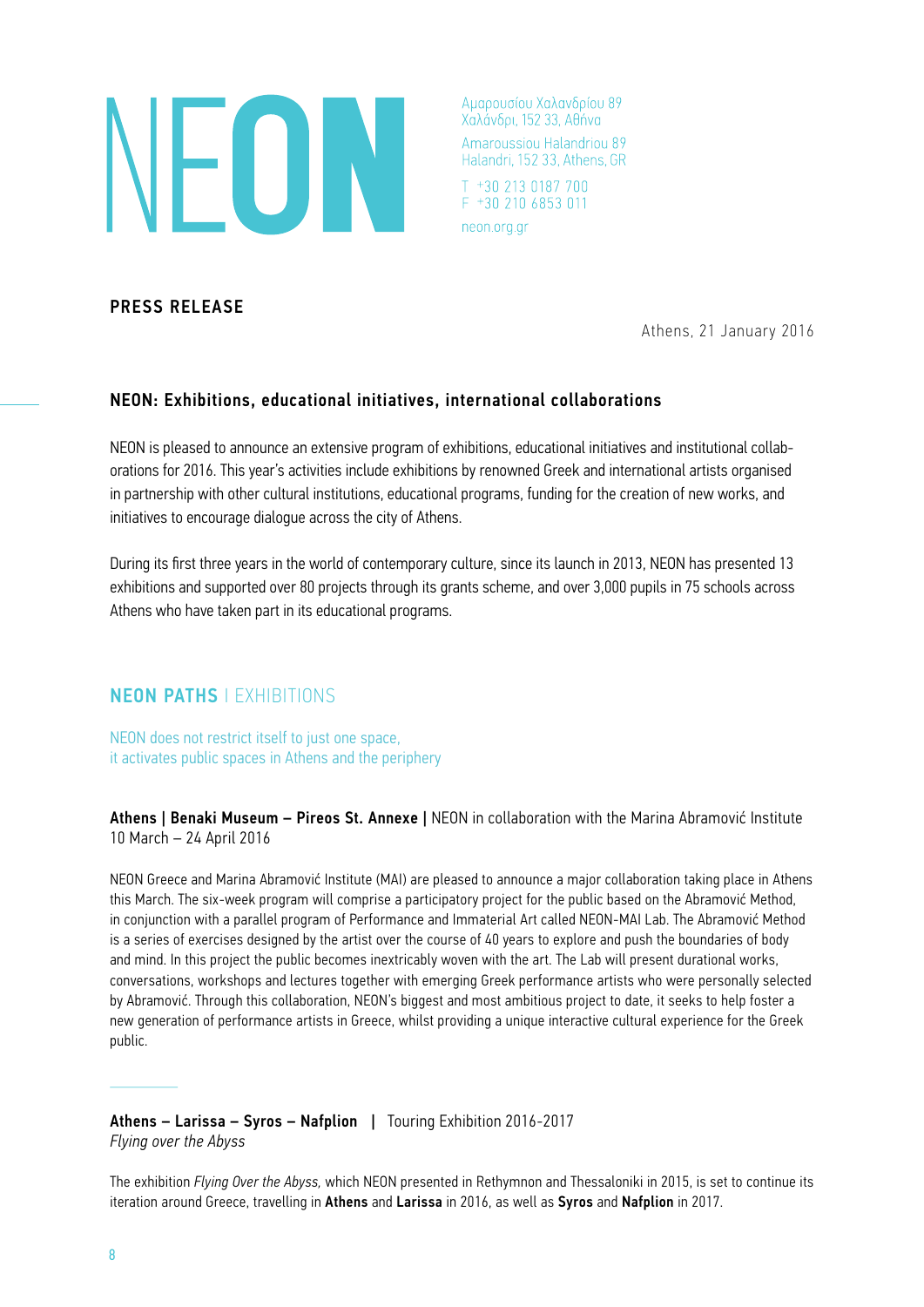In Athens, the exhibition will include works by additional artists, and will be presented in the Athens Conservatory, a space that the public is not familiar with.

The exhibition will run from May through July 2016.

The choice of works by Greek and international artists is inspired by the writings of the great Cretan thinker Nikos Kazantzakis, and in particular by his series of spiritual exercises titled *Ascesis.* The exhibition aims to bring the art works into dialogue both with each other and with the text of the *Ascesis* in order to shed light on the path of human life, from birth to death. NEON is working with Nikos Kazantzakis Museum to put the original, hand-written text of *Ascesis* on display at the exhibition, offering visitors a more rounded experience.

As part of the exhibition's accompanying educational program, a special learning kit will also be produced in collaboration with the Hellenic Children's Museum. display at the<br>As part of the<br>collaboration

## Community Projects 2016 | Attica

Community Projects is an initiative NEON established in 2014, with two such projects to be realized annually. Their aim is to implement contemporary art programs in Athenian neighbourhoods that rely on the participation of local inhabitants, independent groups and artists. These Community Projects form a living field of artistic activities in which artists give prominence, along with citizens, to issues that concern specific local communities. Staying true to these efforts for a third year, NEON will be organising two Community Projects as part of its ongoing mission to contribute to the broader effort of the city's gentrification, the inhabitant's every day routine, and, their relationship with the city.

# COMMUNITY PROJECT | KYPSELI Melissa Network

NEON is supporting the work of the Melissa Network, which reaches out to immigrant women living in Greece, specifically in the area around Victoria Square. Melissa Network was founded in 2014 and operates with the active participation of local immigrant women, undertaking a wide variety of activities within their communities and in collaboration with women's charity groups. Its various initiatives seek to create links between disparate groups, to highlight the varied skills of these women, and to promote their integration into society while respecting their diversity. Melissa Network functions as a day centre for these women – a social space for individual and group activities, that encourages them to be active in their communities, and to promote social cohesion.

## COMMUNITY PROJECT | KYPSELI

NEON is activated in the Athenian neighbourhood of Kypseli in order to promote contemporary art. Under the supervision of Helena Papadopoulos (Founder of the Radio Athènes Institute), an abandoned space in Kypseli will be transformed into an arts society for the months of May to June 2016. Local residents, artists, children, musicians, directors, writers and many more are invited to step into the ring and connect with one other, to take part in the activities (or just watch), and exchange information and materials in an exercise that aims to develop a model for a future Arts Education Centre.

Notably, in 2015, Loukas Bartatilas charted and mapped out this area; his documentation will serve as a study paper for the project.

## COMMUNITY PROJECT | AIGALEO CITY 2 | 2015 -2016 | In collaboration with locus athens

Aigaleo City Community Project, launched in 2014, is continuing its conceptual approach of drawing together multiple narrative strands that, when combined, tell the overarching story of both the Egaleo neighbourhood and the wider area of the western suburbs of Athens. The initiative is currently in full swing, and will continue its work throughout 2016.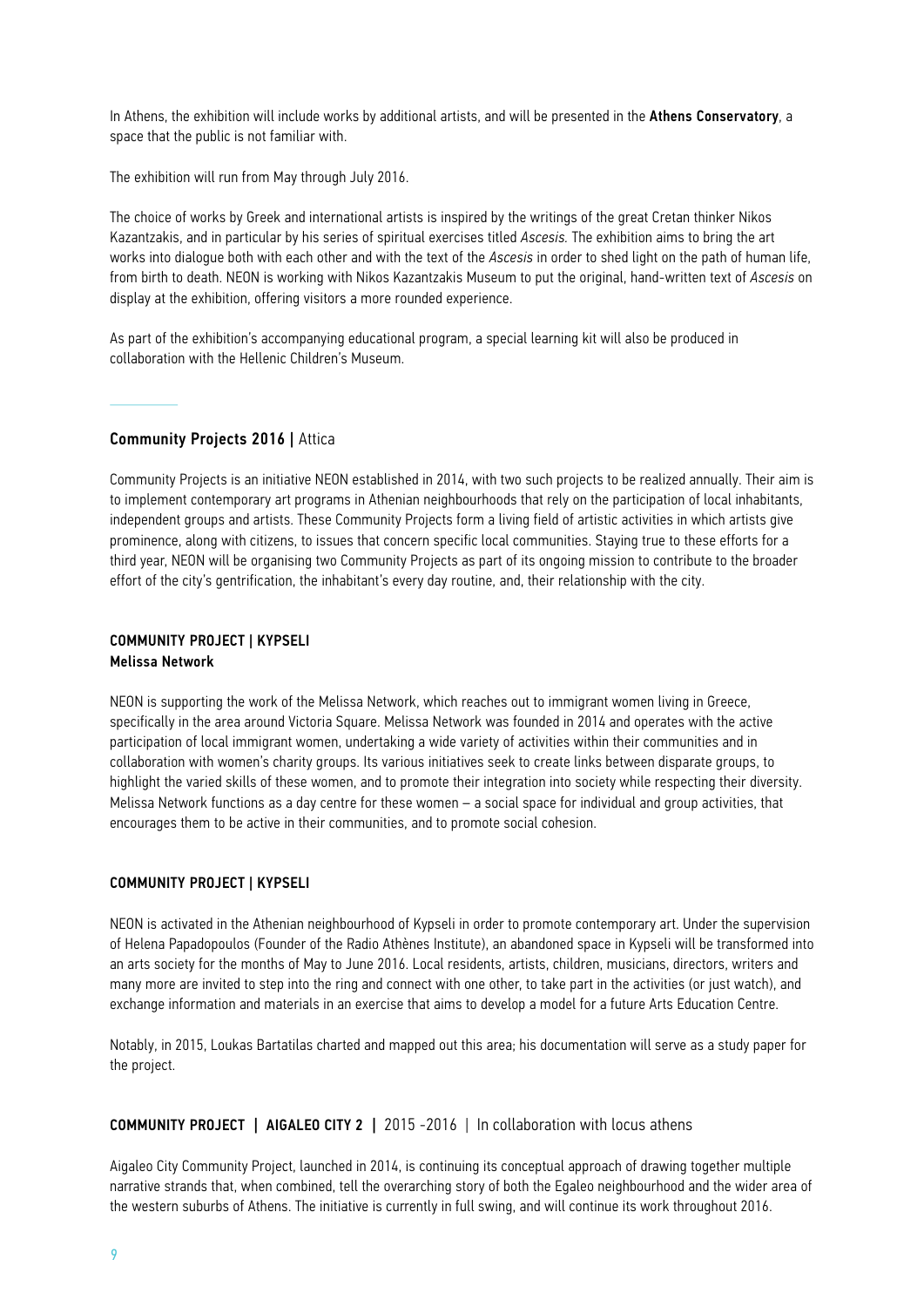For 2016, the new addition to Aigaleo City 2 consists of participatory activities for children of all ages. A theatrical production of Shakespeare for teenagers, a photography workshop for children and teenagers, an architectural project with AREA architects in collaboration with students and teachers of the 6th High School of Egaleo and the students of architecture from the University of Volos, as well as the creation of a playground from the architectural team Point Supreme.

A publication will contain all the research, activities and materials created during Aigaleo City's first two years of operation. Finally, a short film titled "at the City", about the social make-up of Aigaleo, will be presented in Aigaleo and later screened at various film festivals. Aigaleo City is implemented in collaboration with locus athens and curated by Maria-Thalia Carras and Olga Hatzidaki. A publicatio<br>operation. F<br>later screer<br>Maria-Thali<br>————————————————————

Athens | City Project 2016 | Commission for the creation of a temporary public installation

NEON commissions an artist every year to create a new public installation. For the third year running, NEON is offering Greek artists the opportunity to present their work in the public sphere.

In 2016, NEON is working with the artist Zafos Xagoraris, who will create a temporary public sound installation in-situ at an archaeological site in the city centre. To date, as part of the City Project initiative, NEON has presented two artists at archaeological sites in Athens: Maria Loizidou at the Kerameikos Αrchaeological site and Museum in 2015, and Aemilia Papaphilippou at the Ancient Agora of Athens in 2014.

Zafos Xagoraris (born in Athens in 1963) studied at the Athens School of Fine Arts and the Massachusetts Institute of Technology (MIT), and received his Ph.D. from the Department of Architecture at the National Technical University of Athens. His artistic practice consists, among other things, of drawings, devices that obstruct visual or other signals, and public installations of sound amplification mechanisms. He has participated in numerous exhibitions, including: Sotto quale Cielo? (Museo Riso, Palermo, 2011), ETICO\_F (Termini Imerese, 2010), Manifesta 7 (2008), 1st Bienal Fin del Mundo (2007), 1st Thessaloniki Biennale (2007), and the 27th São Paulo Bienal (2006). He currently teaches at the Athens School of Fine Arts. His artistic <sub>I</sub><br>installations<br>(Museo Risc<br>Thessalonik<br>————————————————————

Athens | **IDEAS CITY** | In collaboration with the New Museum 19-25 September 2016

IDEAS CITY explores the future of cities with culture as a driving force. In 2016-2017, IDEAS CITY will present a program of events designed under the supervision of IDEAS CITY Director Joseph Grima, and held across two continents in three cities: Athens, New York and Detroit.

IDEAS CITY is a collaboration with the New Museum, New York. It will consist of a series of five-day workshops, site visits, talks and discussions with specialists and professionals, including artists, researchers, designers, and leading practitioners and members of the cultural scene, who will develop ideas and strategies to overcome the pressing challenges facing urban centres today. \_

Participants will be selected via an open call, and will work together in order to find solutions to issues specific to Athens.

# Art Initiative for AB | In collaboration with the Athens Biennale

NEON is working with the Athens Biennale on the 'Art Initiative for AB', which will form part of its 2015-2017 program. This joint endeavour, funded by NEON, will commission the production of new works by individual artists or art groups, from Greece or abroad, to be presented in various spaces across Athens as part of a two-year program titled OMONOIA. All artists are selected by the curator of the Athens Biennale, Massimiliano Molona.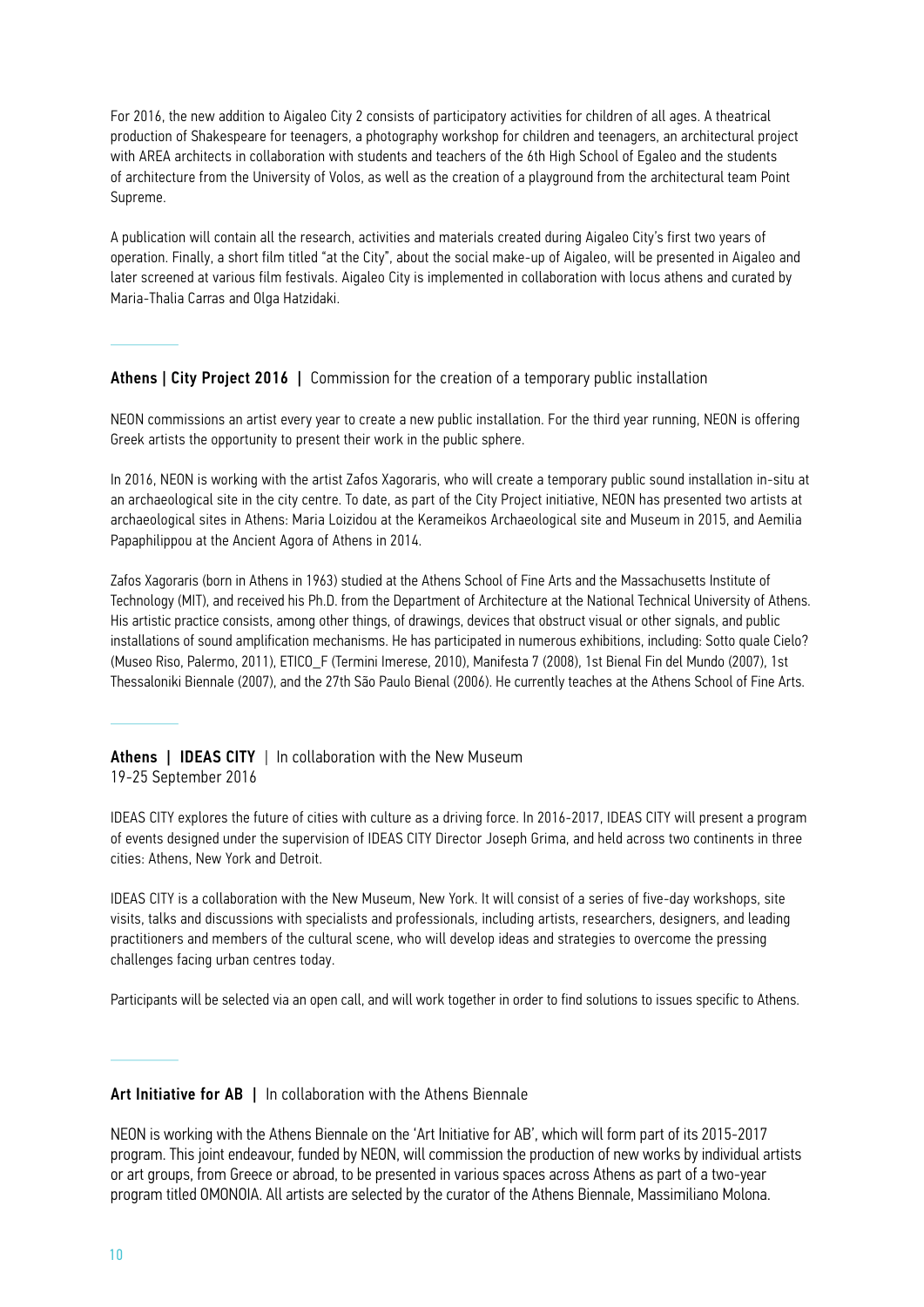# NEON LEARNING | EDUCATIONAL PROGRAM

# Using art as an educational leverage, NEON cultivates the relationship between young people and their awareness of contemporary art

Educational Program "Is this Art?" | Developed in collaboration with the Hellenic Children's Museum

#### 2014-2015 in review

In 2014 and 2015, the "Is It Art?" educational program was warmly received by schools and pupils alike, with around 2,100 teenagers taking part in over 180 educational programs in schools across Attica, such as Artemida, Paleo Faliro, Marathon, Ilion, Ilioupoli, Elefsina, Aghia Varvara, Aspropyrgos, Piraeus, Petroupoli, Lykovryssi, Nikea, Halkidona, Nea Smyrni and Egaleo.

#### Plans for 2016

By the end of the current academic year, around 2,000 pupils and 80 teachers are expected to take part in 180 more educational programs conducted in both all schools that have expressed their interest, and as part of the NEON exhibition program.

"Is this Art?" is the first educational program of its kind to be realized in Greece. It is a NEON initiative, which has been designed and accomplished in total synergy with the Hellenic Children's Museum. It aims to bring 15-year-old pupils in contact with various forms of contemporary art and their creators.

The program focuses on significant artists who have redefined the ways in which we see and define art today, including Marina Abramović, Marcel Duchamp, Joseph Beuys, Louise Bourgeois, Andy Warhol, Gerhard Richter, Martin Kippenberger, William Kentridge, the Greek artist Jannis Kounellis, and Mario Merz. The program consists of a digital platform that includes short videos on the life and work of each of the artists, along with additional information about contemporary art and its major movements. The teaching pack also includes educational games and hands-on materials that strengthen students' relationship with art in an experiential way. The artist Katerina Zacharopoulou collaborated with the Hellenic Children's Museum and NEON as an academic consultant for the content. \_

# Curatorial Exchange Program and Award | In collaboration with the Whitechapel Gallery

These two initiatives will run in collaboration with the Whitechapel Gallery in London for the fifth consecutive year. Over 88 Greek and international curators have taken part to date. The program and award are aimed at young curators based in Greece and the UK, with a view to bringing them in contact with their peers from other countries in order to exchange ideas and experiences. In Greece, participants are selected via an open call.

Participants from the UK are students at London Metropolitan University and the Whitechapel Gallery *(Curating the Contemporary),* the Courtauld Institute of Art *(Curating the Art Museum),* the Royal College of Art *(Curating Contemporary Art),* and Goldsmith's College *(Curating).* The Curatorial Award is given each year to the best proposal for a virtual exhibition of works from the D.Daskalopoulos Collection.

# ΝΕΟΝ CONNECT

NEON partners with cultural institutions to implement common-ground activities with the aim of making contemporary art accessible to the public

# NEON and the National Museum of Contemporary Art (EMST)

NEON has supported the National Museum of Contemporary Art (EMST) since 2012, and is committed to making further contributions to facilitate its operation and sustainability.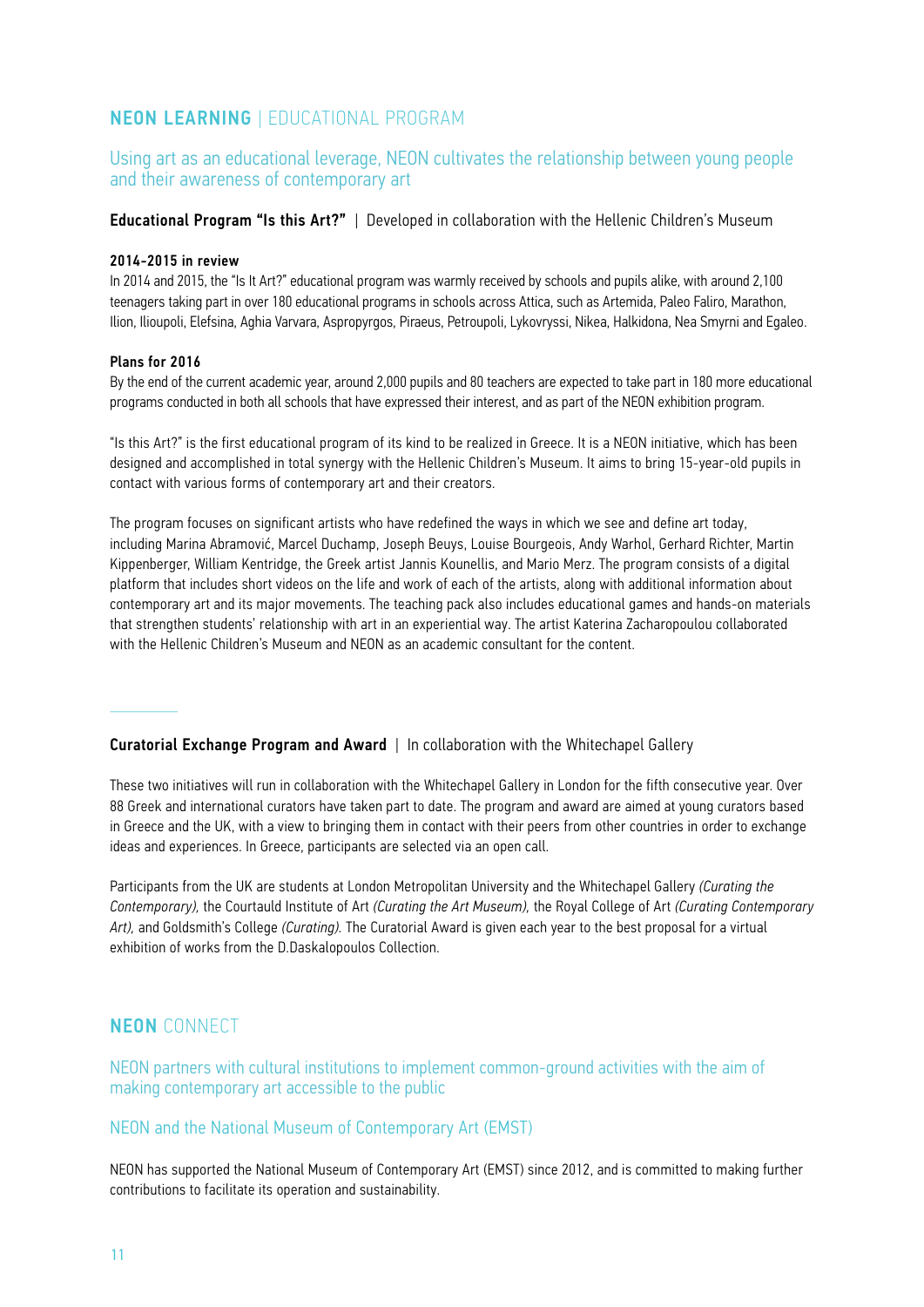The program announced last year – which included exhibitions and educational initiatives – was dependent upon the Museum being fully operational; NEON will re-assess how these can be implemented once EMST opens to the public.

NEON's support for EMST consists of the following:

# Enrichment of EMST's permanent collection

From 2012 to 2015, NEON supported EMST with two annual programs for enriching the Museum's permanent collection with new acquisitions.

First, NEON provided an annual sum of 50,000 euros for the Museum to acquire works of its own choosing at the international Frieze Art Fair. In 2015, the Museum purchased works by Joana Hadjithomas & Khalil Joreige *(Ι stared at beauty so much, 2013. Waiting for the Barbarians),* and Francis Alÿs (from the 2008 *Camgun* series).

And second, a new work selected by the Museum is donated each year to its collections in collaboration with Outset. Greece and the International Production Fund.

## Exhibitions & Learning

The exhibition program includes the realisation of an annual event where international artists will be invited to create a work to be exhibited in the open-air roof gallery of the Museum building, curated by EMST. And the organisation and funding of regular temporary exhibitions at the Museum of major works from the collections of international museums and the D.Daskalopoulos Collection.

The educational program includes: funding for two new curatorial positions (the NEON Exhibitions Program Curator and the NEON Educational Program Curator) and the ΝΕΟΝ "Mentor a Curator" Educational Program, funding for new Museum library acquisitions, and the co-creation of EMST Educational Programs for schools.

# ΝΕΟΝ and OUTSET.Greece

NEON funds, for the third consecutive year, the activities of Outset.Greece, an annex of the international cultural organization Outset Contemporary Art Fund in England. This aims to support Greek artists, new producers and artistic initiatives, both in Greece and abroad.

In 2016, NEON will be supporting the following projects:

Radio Athènes: an independent NGO for contemporary art. Radio Athènes will continue its work, expanding the network and program it has developed through its projects at the Nice and Fit Gallery in Berlin, and the Andreas Melas & Helena Papadopoulos Gallery in Athens since 2004. In 2016, Radio Athènes will present works by the artist Vangelis Vlahos, as well as a series of talks. | www.radioathenes.org \_

State of Concept: this non-profit gallery based in Athens promotes the work of Greek and international artists within Greece, and has been supported by NEON since it was founded in 2013. For 2016, State of Concept will host the artists Jessica Warboys, Laure Prouvost, Jonas Staal and Alexander Tovborg, as well as a program of parallel events. | www. stateofconcept.org \_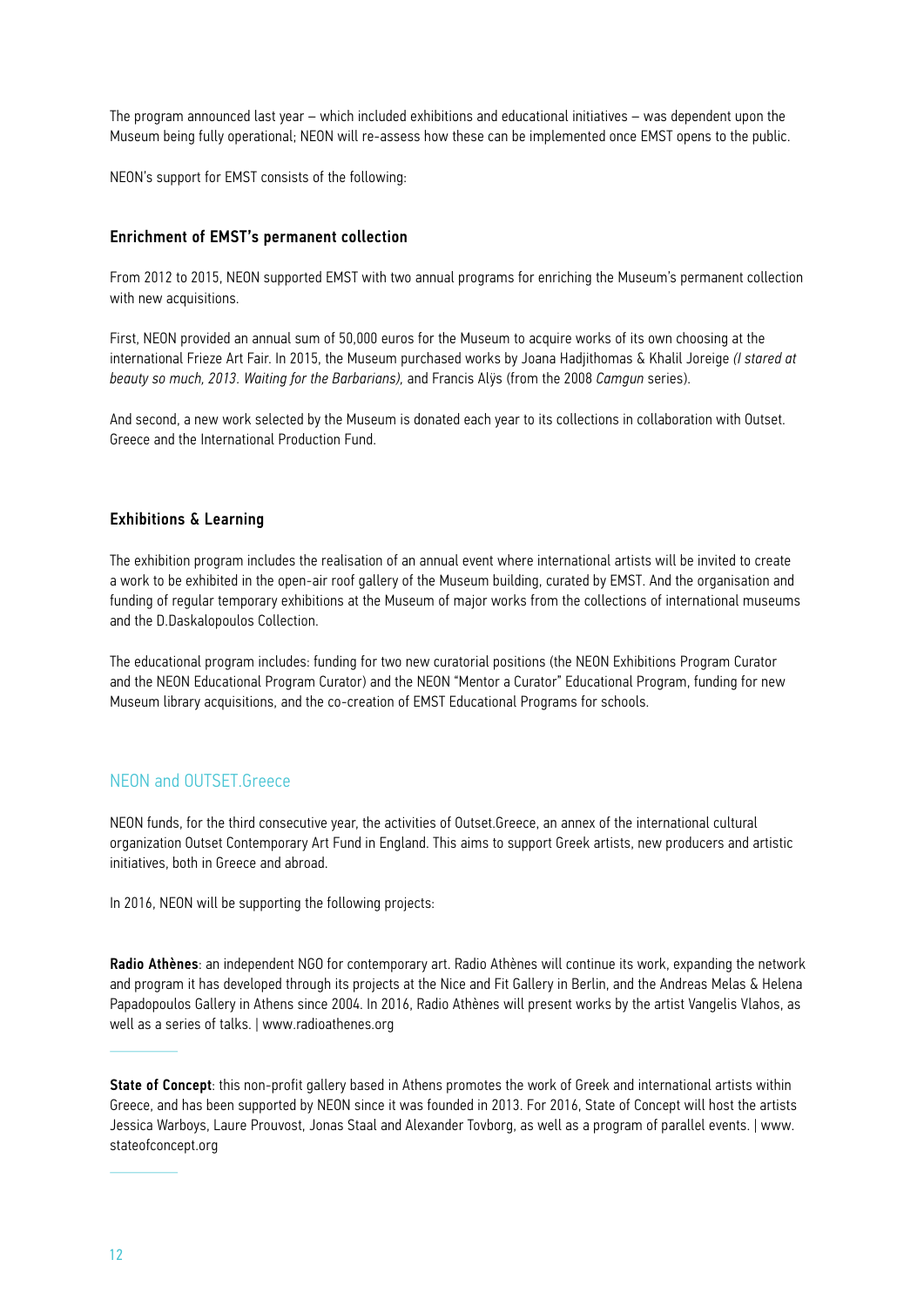*Don't Kill Bambi: the Studio 54 phenomenon repositioned at times of crisis*: This exhibition, conceived and curated by Stavros Kavalaris, consists of large-scale prints of photographs taken at Studio 54 alongside the work of the artists Dimitris Bamboulis and Thanos Klonaris, who will explore a variety of issues concerning society, gender, human rights, the rise of drug culture, and civil partnership. **Don't Kill E**<br>by Stavros I<br>Dimitris Bar<br>the rise of d

Assemblies Inc.: An arts project by the artists Jenny Marketou and Zafos Xagoraris, to be presented as part of the Athens Biennale (AB5to6). Assemblies Inc. consists of a series of projections and sound materials that concern themselves with the general notion of assembly. A series of discussion groups will also be set up, overseen by the curator and writer Yasmina Reggad and the anthropologist Nena Panourgia, with a view to bringing independent institutes and initiatives, social anthropologists and artist collectives into dialogue.

# NEON CREATIVITY

NEON supports artists working today through a program of scholarships and grants, providing them with access to education, research and production resources.

Scholarships Scheme | Applications accepted from 28 December 2015 – Final deadline for submissions: 29 April 2016

NEON scholarships are given to young arts practitioners and students in the following areas:

- − Postgraduate studies abroad (Masters) in a) History of Art, b) Curatorial Studies and c) MFA creative programs. Four (4) scholarships of €10,000 will be awarded.
- − Completion of doctoral studies in a) History/Philosophy of Art and b) Curatorial Studies. Two (2) scholarships of €10,000 each will be awarded for travel and fieldwork expenses.  $-$  Postgradi<br>Four (4) s<br> $-$  Completio<br> $\epsilon$ 10,000  $\epsilon$

Grants Scheme | Applications accepted from 28 December 2015 – Final deadline for submissions: 29 February 2016

Through its grants scheme, NEON is a steadfast supporter of contemporary Greek artistic production, in Athens, across Greece, and internationally. In 2015, projects funded with the support of NEON were presented in Athens, Thessaloniki, Amfissa, Anafi, Nisyros, Tinos and Munich.

NEON grants are available to public and private non-profit arts institutions and organisations for the production and presentation of the following projects:

- − Contemporary art exhibitions (solo or group) of Greek artists, presented in Greece or abroad. Ten grants of €5,000 each will be awarded.
- − Performances and dance productions. Four grants of €8,000 each will be awarded.

Further information about all these programs is available now on the NEON website (neon.org.gr) and Facebook page (facebook.com/NEONGREECE).